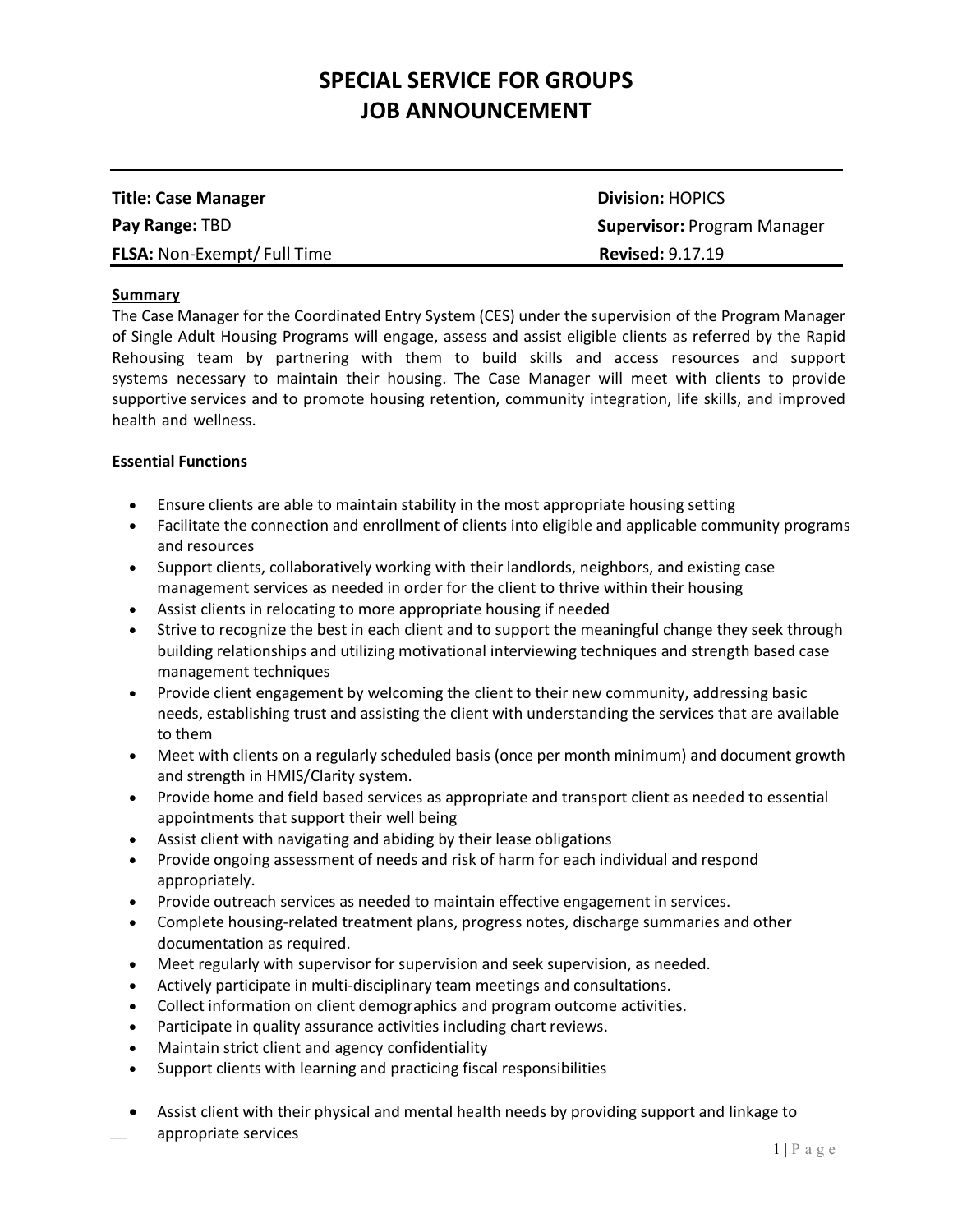- Participate in client review meetings and provide continuous housing status updates
- Maintain thorough knowledge of all housing subsidies available to clients as well as current documentation forms and other housing requirements
- Identify opportunities for housing advocacy and collaborate with other internal Housing staff
- Clear knowledge, understanding, adherence, and ability to articulate the HOPICS mission, vision, and core values;
- Maintain appropriate boundaries with staff, client and community partners
- Represent the Agency in a professional manner at ALL meetings and community events
- Ability to understand and carry out oral and written direction
- Attend all required (Staff meetings, Division events/meeting, SPA 6 CES, County events/meetings, and any other trainings and meetings that may enhance HOPICS service delivery
- Maintain accurate records of activities and client services in compliance with HIPAA, CFR 42. and other funding requirements for means of best practices and auditing purposes;
- Maintain and uphold Agency mission statement, values, policies, procedures and principles
- Regular attendance required
- Other duties as assigned

## **Secondary Functions**

- Responsible for coordinating transportation for participants using Agency van as needed.
- Good knowledge and understanding of assigned programs
- Thorough knowledge of Housing 1st model
- Ability to understand the needs of formerly homeless people with disabilities and to develop collaborative goals towards greater self-sufficiency and independence in the greater community
- Excellent verbal and written skills
- Working knowledge of Microsoft Suite, computer literacy and willingness to learn other applications

## **Minimum Qualifications – Knowledge, Skills and Abilities Required**

- Bachelor's degree from an accredited university OR
- Two years' experience working in the social service field
- If in recovery, a minimum of three (3) years of being drug and alcohol free is MANDATORY.
- Ability to work with clients from diverse cultural, ethnic, and socio-economic backgrounds.
- Verification of Employment Eligibility and Background Clearance
- Ability to communicate effectively, both written and orally.
- Valid driver's license and reliable transportation.
- Current proof of Auto Insurance required.
- TB test required (Not more than (3) months prior to or (7) days after date of hire and renewal annually thereafter.
- CPR and First Aid Certification required within 30 days of employment with company.
- Basic computer word processing skills required.
- Ability to understand and carry out oral and written direction.
- Working knowledge of Excel, HMIS, and other database programs is desirable.
- Knowledge of various community based treatment providers is desirable.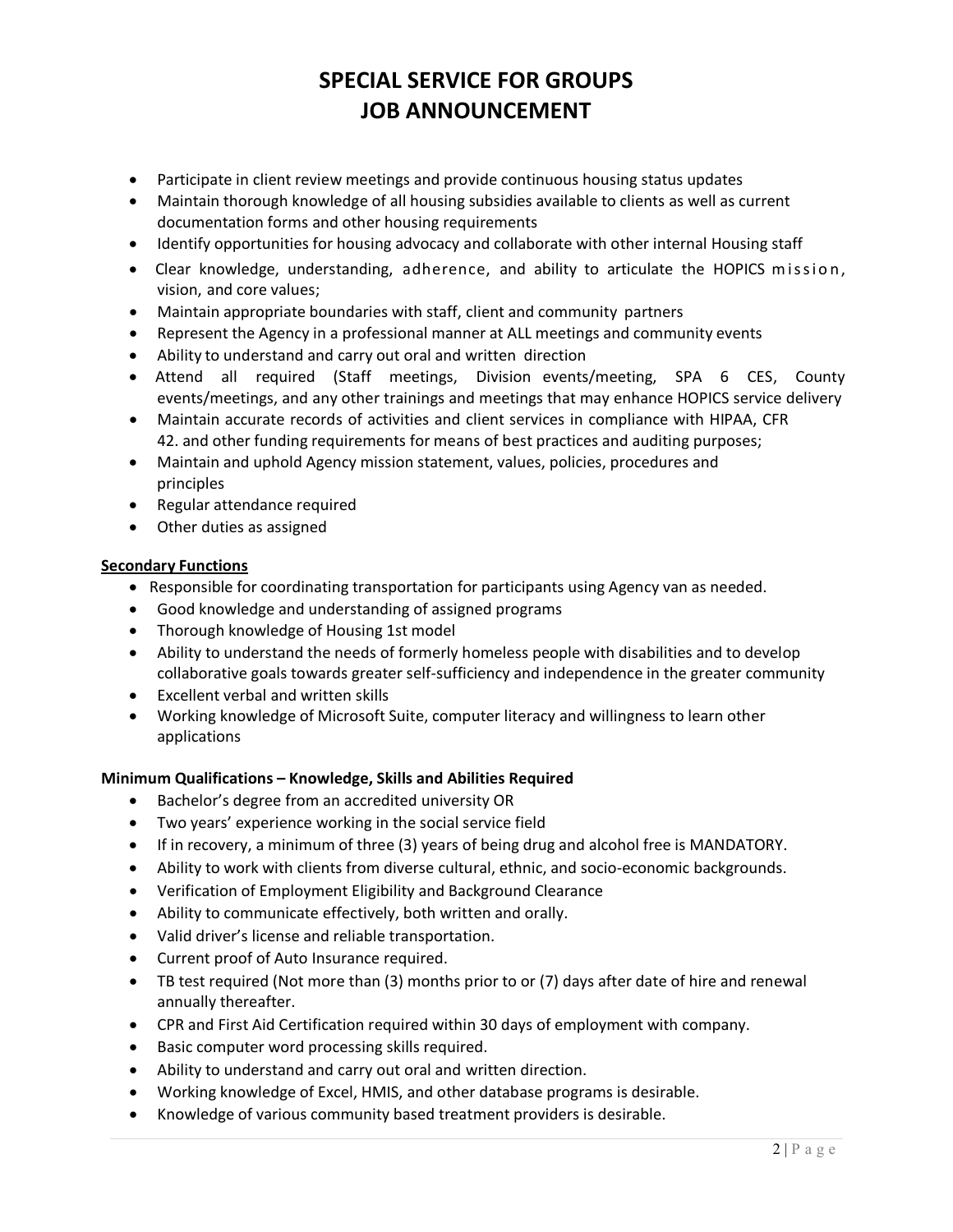## **Supervisory Responsibilities**

• This position does not have any supervisory responsibilities.

#### **Environmental Conditions (Working Conditions)**

- The environment for this position is office and field based.
- Must be able to work in an environment with many priorities, busy, and fast paced.
- Must be able to problem solve, adapt to changes that are unpredictable.
- Must be able to work with highly aggressive clients.
- Must be able to work in various shelters environments.
- Exposed to highly aggressive clients: must communicate too many sources including courts and outside community agencies: sometimes noisy, loud and disruptive clients.

#### **Additional Requirements**

- 1. Computer literate, with basic knowledge of Microsoft Office Word, as well as a high level of initiative in keeping current with technological change.
- 2. Ability to prioritize workload and activities of self and complete tasks in a timely and efficient manner.
- 3. Dependable, able to work under pressure; receptive to change, willingness to learn, cooperative approach to problem-solving.
- 4. Ability to establish and maintain effective working relationship with staff, clients, and outside contacts from a wide variety of ethnic, socioeconomic and cultural background; good diplomatic skills.
- 5. Knowledge of various community based treatment providers is desirable.
- 6. Good basic clerical skills, including typing, ability to proof read own work, good grammar and spelling.
- 7. Flexible team player.
- 8. Excellent attention to detail.
- 9. Ability to work independently and seek supervision when appropriate.
- 10. Ability to set boundaries, resolve conflict, and de-escalate issues.
- 11. Must be able to work nontraditional work schedule as needed.

## **Language Skills:**

- 1. Ability to read and interpret general business correspondence, policies and procedures, referral information, financial information, financial documentation, applicable government regulations.
- 2. Ability to write case notes, uncomplicated reports, instructions and procedures.
- 3. Ability to present information effectively and respond to question from patients, staff referral sources and the general public.

## **Mathematical Skills and Reasoning Ability:**

- **1.** Thorough knowledge of and ability to apply business arithmetic skills accurately and rapidly
- **2.** Ability to solve practical problems and deal with a variety of concrete variables in situations where standardization may be limited. Ability to interpret a variety of instructions furnished in written, oral, schedule, or diagram format.
- **3.** Basic math skills.

## **Physical Requirements**

In the course of performing this job, the incumbent typically spends time sitting, standing, walking, speaking, thinking, listening, and carrying (20lbs). Must sit at computer for data entry and reports: